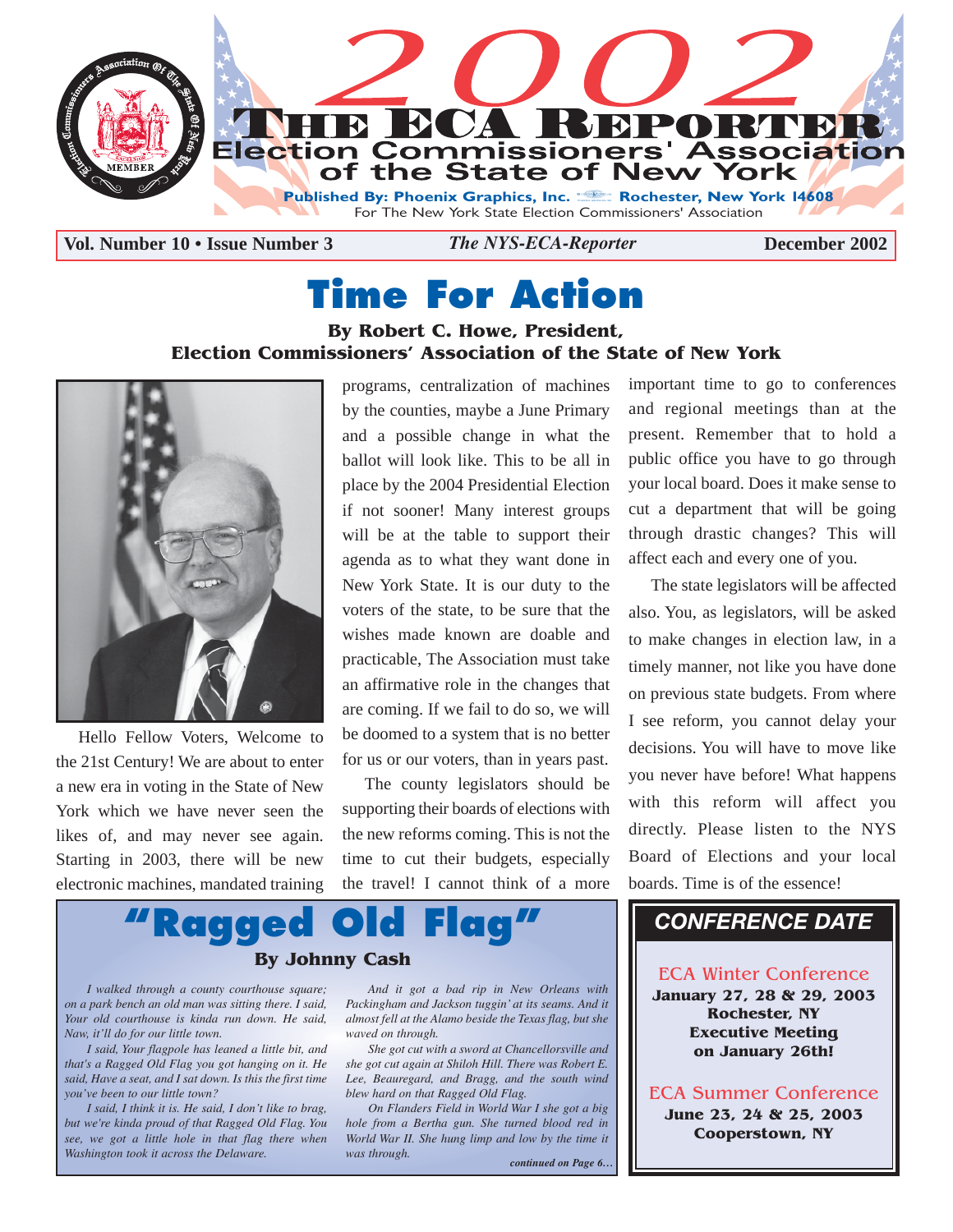

## **Election Commissioners' Association Installs New Officers**

#### **By Sue Fries, Cattaraugus County**

The New York Election Commissioners' Association (ECA) held its annual summer conference recently at the Riveredge Hotel & Conference Center, Alexandria Bay, NY, and installed new officers including President Robert C. Howe, who serves as Cortland County Republican Commissioner of Elections.

Howe has been Commissioner since 1995, and is the first commissioner from Cortland County to serve as an officer of the ECA.

"I look forward to a very exciting year with the election reform changes underway," Howe said. "I'm very proud to represent the Election Commissioners' Association in the State of New York and my home, Cortland County, as president."

Other officers elected are First Vice President Laurence Adamczyk, Democratic Commissioner, Erie County; Second Vice President Elizabeth Cree, Republican Commissioner, Tompkins County; Third Vice President Thomas Burke, Democratic Commissioner, Greene County and Secretary/Treasurer Sue Fries, Republican Commissioner, Cattaraugus County.

Awards of Distinguished Service, Appreciation and Professionalism, and Outstanding Service were presented respectively to former President Elect Susan Bahren, Democratic Commissioner, Orange

County; former Executive Committee Chairman, Edward J. Szczesniak, Democratic Commissioner, Onondaga County and former Legislative Committee Chairman, Dr. Anthony O. Scannapieco Jr., Republican Commissioner, Putnum County.

Other committee members elected: Executive Committee - Chairman, Robert Brehm, Democratic Commissioner, Schenectady County; Vice-Chairman, Ruth Same, Democratic Commissioner, Seneca County; Edward Szczesniak, Democratic Commissioner, Onondaga County; Timothy Hill, Democratic Commissioner, Sullivan County, Harry Castiglione, Democratic Commissioner, Ulster County; Susan Bahren, Democratic Commissioner, Orange County; Carolee Sunderland, Republican Commissioner, Westchester County; Helen Kiggins, Republican Commissioner, Onondaga County; Thomas Turco, Republican Committee, Ulster County; Ralph Mohr, Republican Committee, Erie County; Jerry Smith, Republican Committee, Livingston County and Douglas Hamilton, Republican Committee, Otsego County.

Legislative Committee - Chairman, David Gamache, Republican Committee, Dutchess County; Vice-Chairman, Lou Sanders, Republican Commissioner, Essex

County; Marty Smith, Republican Commissioner, Herkimer County; Mary Beth Casey, Republican Commissioner, Warren County; Larry Bugbee, Republican Commissioner, Rensselaer County; Sandra Lufkin, Republican Commissioner, Washington County; Daniel DeFrancesco, Executive Director, New York City; Lois Montfort, Democratic Commissioner, Warren County; William Egan, Democratic Commissioner, Dutchess County; Cathleen Rogers, Democratic Commissioner, Hamilton County; William Scriber, Democratic Commissioner, Oswego County and Norman Green, Democratic Commissioner, Chautauqua County.

Caucus Chairman - Anthony Scannapieco, Republican Commissioner, Putnum County and Edward Szczesniak, Democratic Commissioner, Onondaga County.

> **Important Dates for 2003 Please put on your calendar.**

**Winter Conference Rochester, NY- January 27, 28 & 29 Executive Committee Meeting on January 26th!**

**Summer Conference Cooperstown, NY- June 23, 24 & 25**

# **Funny Things Inspectors Do**

On Primary Day, in a particular NYS County, two of four inspectors who were working at a local firehouse discovered a long table lying flat on the floor, up against a far wall. Feeling that the table was of some sort of threat to them, they made a decision to pick the table up and put it against the wall. In the process something happened and they ended up falling on top of one another. These two seasoned inspectors fell to the floor with one breaking her wrist and the other hurting her back. Unfortunately the one with the broken wrist ended up having an operation to put a pin in the wrist.

Both are reportedly doing fine and it is our understanding that they will not be attempting this feat again.

# **Commissioners Introduce New Voting Technology At County Fair**

*Voters Test New Equipment, Electronic Technology, Improved Accessibility*

LITTLE VALLEY, August 12, 2002 - Commissioners Sue A. Fries and Richard O. Stevenson of the Cattaraugus County Board of Elections conducted a demonstration of a new electronic voting machine during the recent 160th annual Cattaraugus County Fair. Volunteer election workers assisted the board with its first public display in the county.

"Sequoia Voting Systems is an elections company that provides a full range of voting systems solutions," Commissioner Stevenson said. "A 100% direct recording, electronic voting machine, the AVC Advantage is easy to use and offers the highest level of accuracy and security." The AVC Advantage voting machine features an electronic full-face ballot touch button system, which has already been introduced in New York State. Voters had the opportunity to test the machine and describe what they did and did not like about it. Election workers also demonstrated its accessibility for seniors and voters with disabilities.

The Governor's bi-partisan Task Force on Election Modernization has recommended the State create an Election Modernization Capital Fund to upgrade New York's voting system. The Capital Fund will provide matching grants for local boards of elections' capital expenditures such as machine purchases. Commissioner Stevenson concluded "While the mechanical lever machines that all Cattaraugus County votes on work fairly well, they need to be upgraded because the technology doesn't provide full accessibility to all voters including persons with disabilities."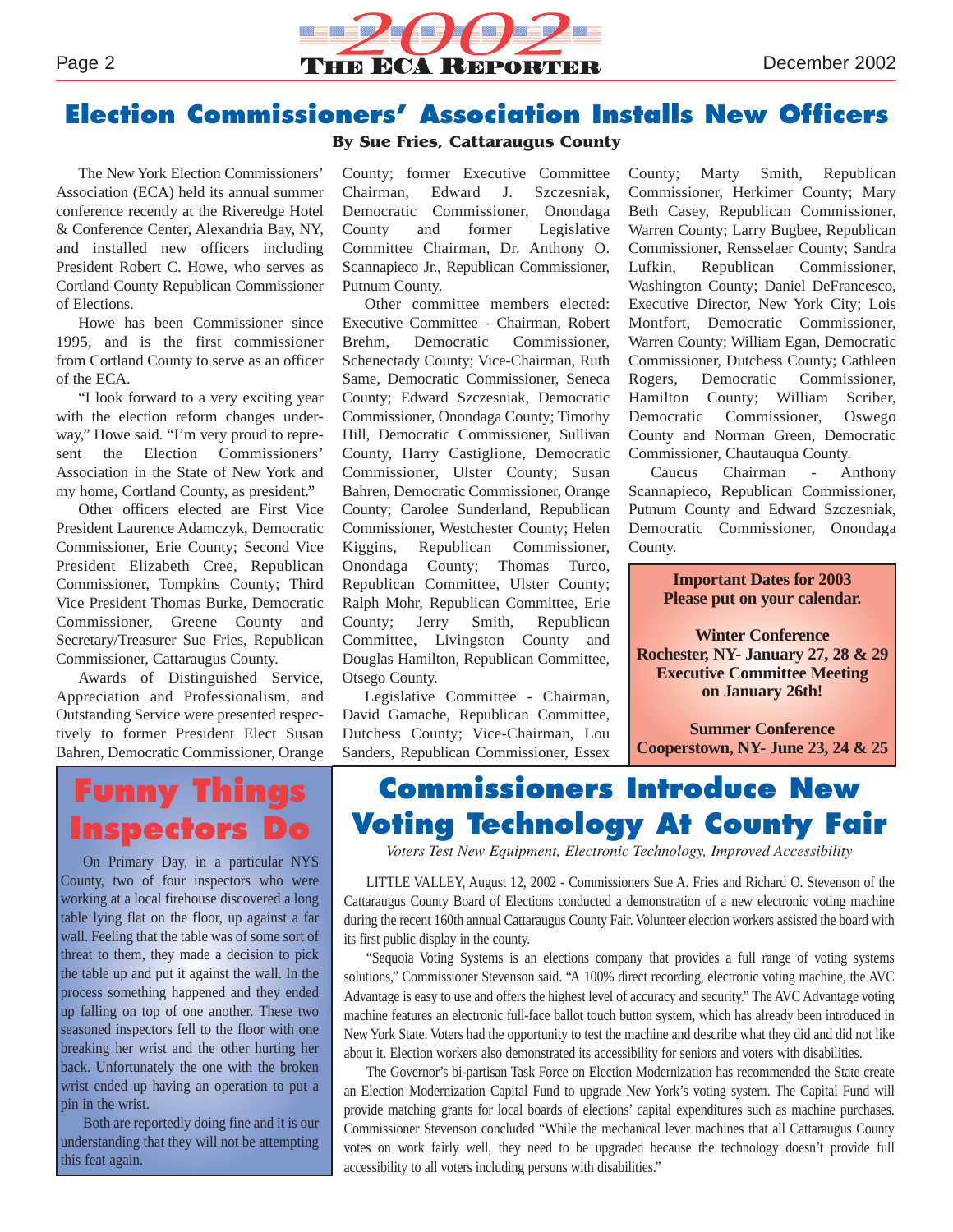

# **"Another day of truth, justice and the American way,"**

#### **By Norm Green, Chautauqua County**

"Another day of truth, justice and the American way," I yell to my wife Tina as I run out the door. She gives me that roll of her eyes she does when I'm being what she calls "silly."

As the Chautauqua County Democratic election commissioner, I lead tours of Boy Scouts and prospective student interns through the Board of Elections. Quite proudly I inform them that the board is the guardian of Democracy in Chautauqua County. "Without the Board of Elections," I mouth while driving my five-minute commute to the county courthouse, "Without the Board of Elections there wouldn't be Democracy in our county. No elected city mayors, no elected town supervisors, no town justices." Sheriff's Sgt. Vincent Gerace pulls next to my car and waves as he passes. I feel a little embarrassed and hope Vince didn't see me wave my arm in my Democracy pronouncement. I wave a hi back to Vince.

Still juiced, as my daughter Elizabeth would say, I immediately call for a staff meeting as I rush into the elections offices. Judy, David and Roberta come right in. "Where is Sherri?" I question. The three shrug their shoulders. "Sherri?" I bellow out from the stiff chair behind my desk. She's right around the corner and answers, "Yes Norm?" She's on the phone to her mother. "We're having a staff meeting in here," I state. She responds, "Oh, I didn't know you wanted me, too." Damn, of course I wanted her, too. This is the answer she always gives me when I call a staff meeting. "Gosh darn it," I retort to the three punctual Dems. "Ain't government grand." It doesn't get a rise out of them, because they've heard me say it before, and the morning office staff meeting scene is all too familiar to them. A couple of minutes pass and I ask, "Where the hell is Sherri?" "She's getting coffee," Judy tells me.

Not that Judy knows for a fact that Sherri is getting coffee; she just knows Sherri. Moments later Sherri Moore comes around the corner and joins the meeting. I really shouldn't be annoyed, as I'm just having a meeting to unveil my newest brilliant idea. I write this meeting off to a morale-building session. "I've got an idea," I tell the assembled four Democratic staff members.

"We really have an exciting job," I begin. "And I've thought long and hard about this. I believe that we have the basis... the idea for a situation comedy." Looking around the small office, not even the hint of a smile is on anyone's face. Obviously they don't see the humor of our everyday office life.

"Law and Order had an episode last year about a politician in New York City who fixed an election," Roberta Valentine relates. "I think the politician murdered his wife, too," she adds. Roberta is the mother of a cop. An elected town councilwoman, she is a no-nonsense serious worker at the board. She spends many of her hours assigning new registrants to election districts and capturing new registrant signatures for the Election Day poll books. Serious work for a serious person.

"This is a comedy, Roberta." I respond.

"Did you know that the reason the voter registration cards are called buff cards is because they used to be buff in color," Sherri offers. She is the detail one, a person who has a hundred things going at once. Sherri knows all aspects of the office, and while laid back, is a real office workhorse.

"The point?" I ask rhetorically.

Dr. David Lelsz sits stoically fanning himself with the steno pad he totes around to take notes with. The most intelligent of the office staff and the possessor of a Ph.D., I hired him more than a year ago and shortly after named him deputy election commissioner. I could very well have passed over his application as being over qualified, but jumped at the chance to bring his skills into the office. It was my great decision.

David is a native of Texas, and while he has become a western New Yorker in every way, we still see hints of his southwest persona when the situation fits. "Well I think," David says temporarily using his Texas drawl and rotating his cross-legged cowboy boot in small circles, "We should do an episode about the ongoing conflicts of Pubs vs. Dems in this office. You know, we can be pretty ridiculous sometimes."

"Hey, great idea," Finally someone's juices are flowing, I think to myself.

"Thank you Norman," responds the doctor, as he is affectionately known.

"I've got an idea too," chimes Judy. "It's time that the people in this office start following the election law and do their job the way it should be done." Judy Carison is the traffic cop of the office. Judy makes it her daily job to ensure we follow all the rules and let us know when the legal deadlines approach. No good office could survive without a Judy Carlson. I shake my head in agreement. However I'm unsure that this idea has much interest to the general public.

A knock on the door startles us. "Come in," I call out. Seasonal part-timer Helen Sischo enters. "Reporting for work, sir," she tells with a mock salute. I urge her to take a seat. Quickly I bring her up to date on the details of the idea of a television comedy series. Helen is a long time union activist always concerned about the rights of workers and the plight of her fellow human beings. Today, however, she rolls her eyes and blows a long deep breath across her face forcing her hair to gently waive in disgust. "Haven't you got something better to do with your time," she questions? "Let's get real here. We've got an election to run!" And with that we all head back to work.



**Editor: Carolee C. Sunderland** Voice: 914-995-5703 • Fax: 914-995-3190

**Assistant Editor: Susan Bahren** Voice: 845-291-2444 • Fax: 845-291-2437

Publisher: **Phoenix Graphics, Inc.** Rochester, NY 14608•**1-800-262-3202**• Fax: 585-232-5642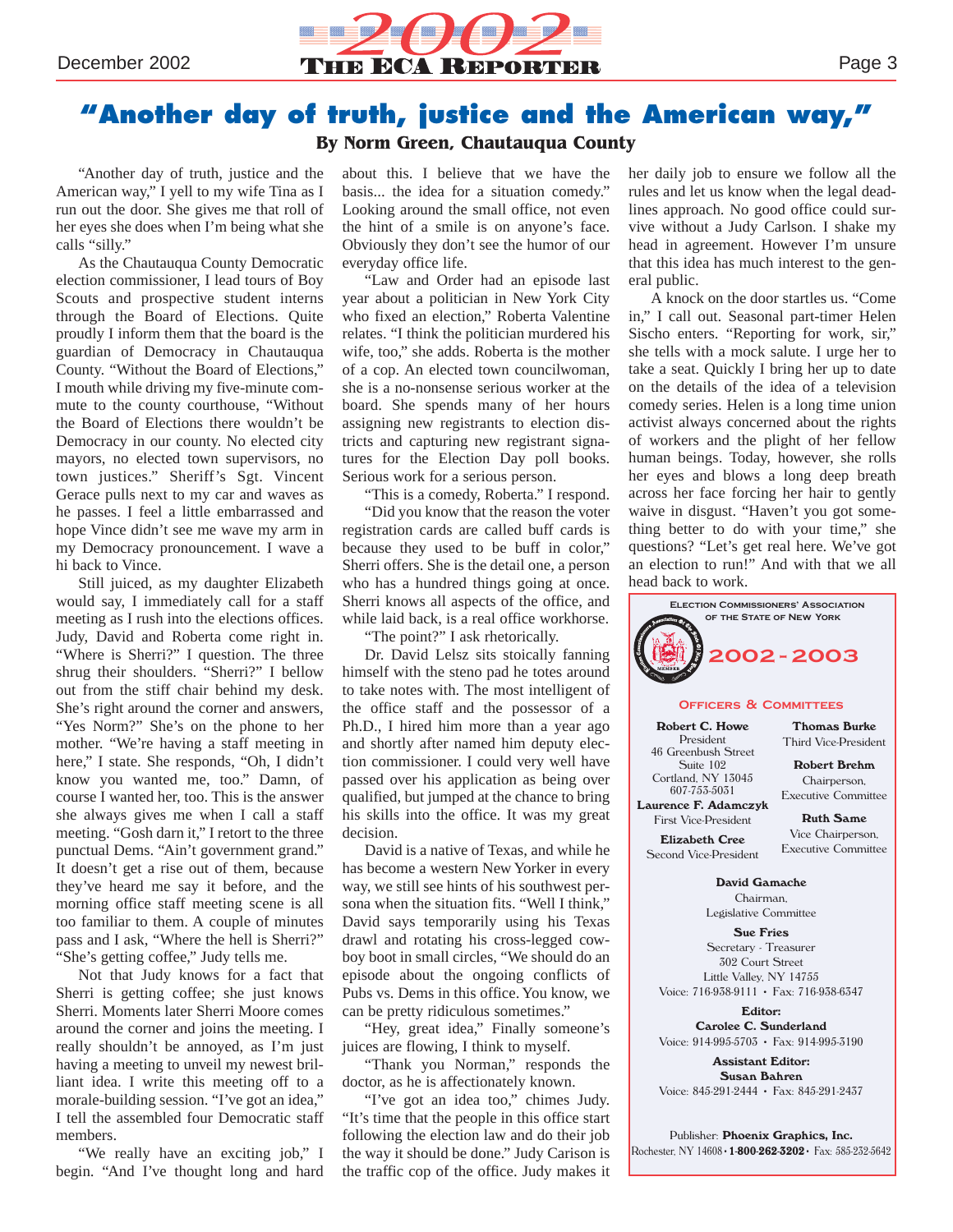

# **A Brief History of Voting in New York**

#### **By Commissioner Douglas A. Kellner, New York City, Manhattan**

Voting was very different when the founding fathers wrote the state and federal constitutions. The evolution is remarkable.

**Colonial Era Meetings.** In colonial times, eligible voters gathered in town or ward meetings to elect local officials. Methods of voting varied. Voice votes, show of hands or lining up before tellers were all used by local custom. With limited transportation options, many eligible voters could not take the time to make the trip to the town hall to attend the election meeting. In county-wide elections for members of the assembly, town clerks often reported a unit vote regardless of the actual number of voters at the meeting. In other words, if there were fifty men eligible to vote, the town would report all fifty votes for the candidate who received the most votes at the town meeting even if some were absent or voted for other candidates.

**1777 Massachusetts Ballot.** The first New York State Constitution, adopted in 1777, authorized the Legislature to provide for election of the governor and lieutenant governor by written ballot, the procedure used in colonial Massachusetts elections. By 1800, written ballots were used for the election of all state officials including members of the Legislature. By requiring written ballots, town and ward clerks were required to report the actual votes cast and to retain the ballots for subsequent verification. As a result, it became possible to extend the hours for voting and to open multiple polling stations throughout the town to make it more convenient to vote.

The government did not print ballots, but voters were expected to write out their own choices for each office to be elected. Political parties began printing ballots with their slates listed. Partisans passed out these "tickets" at the entrance to the polls. (This is the origin of today's palm cards.) The pre-printed ticket ballot saved the voter a great deal of time and allowed the voter to choose candidates personally unknown to the voter based on the party identification. Indeed, such tickets were invaluable for voters who had only marginal literacy skills. Partisans printed their tickets in unique colors. By the 1840's the

Tammany ticket was always green. Of course, the use of colored tickets made it impossible to vote by secret ballot.

Counterfeiting the ticket became common. The counterfeit ticket would list a few of the party's prominent candidates. Just enough to fool the unwary with the rest of the names coming from a rival slate. Another drawback was that nominations could be made on the eve of the election depriving the public of any means to become familiar with the candidates.

**1880 Australian Ballot.** One of the responses to the Tweed scandals of the 1870's was the advocacy by Henry George and other "good government" leaders of the "Australian" ballot. The government printed the ballot in advance of the election with lists of candidates nominated by political parties, and the ballot would be marked in secret by the voter.

Once the government undertook to print the names of candidates on the ballots, it needed a procedure to obtain a listing on the ballot. For the first time, the law recognized political parties, which were allowed to nominate their candidates to be listed on the ballot. In addition, others could obtain a place on the ballot by submitting nominating petitions.

Therefore, it became critical to obtain the party's nomination in order to appear on the ballot. Everyone paid increased attention to the party's procedures for obtaining the nomination. The political party leadership played a critical role in determining the nominations by ruling who would be eligible to vote for the members of the general committee, who in turn would vote to make the nominations. These preliminary procedures leading to the nomination of the party candidates were called the "primaries." The primaries were completely within the control of the political party.

**1890 Primary Election Law.** Because of abuses perceived in the conduct of party primaries, and the very substantial expense to the political parties, the Legislature adopted the Primary Election Law in 1890. For the first time, the government would conduct the election of party officials at government expense. Voters would indicate their party enrollment at the time the

voter registered each year. Enrolled party members would then be entitled to vote at the official primary election that would select party officials. The party officials elected in the primary would then meet to nominate the party's candidates for the general election. Independent candidates and groups could still obtain a place on the general election ballot by petition. Several "good government" groups (Citizens Union was the most successful) made highly publicized efforts to organize petition drives to place their candidates on the ballot during this era.

**1911 Direct Primary Election.** As the populist movement swept the country, New York County Democratic Leader Charles Murphy urged the adoption of a direct primary election to nominate the party's candidates for local offices. In 1911, when New York voted to ratify the 17th Amendment to the federal Constitution to provide for the direct election of United States Senators, New York provided for the direct primary election of members of Congress, the legislature and most local offices.

In 1913, the direct primary election was extended to all statewide offices, an experiment that was abolished in 1921 when the convention system was restored for statewide offices and for Supreme Court nominations.

**Voting Machines.** The first voting machine, invented by Thomas Edison, was used in Lockport, New York in 1892. By the early 1920's voting machines were required in New York City for all general elections and in the 1950's the Legislature required voting machines to be used in all primary elections in New York City. After the 1961 municipal elections, the Legislature required that the ballot layout for New York City primaries be changed to prevent the alignment of slates in the primary election. New York City was required to purchase new voting machines to accommodate the new ballot format.

The evolution continues. It is conceivable that the Legislature will adopt an entirely new system of electronic voting that will forever change how we think about voting.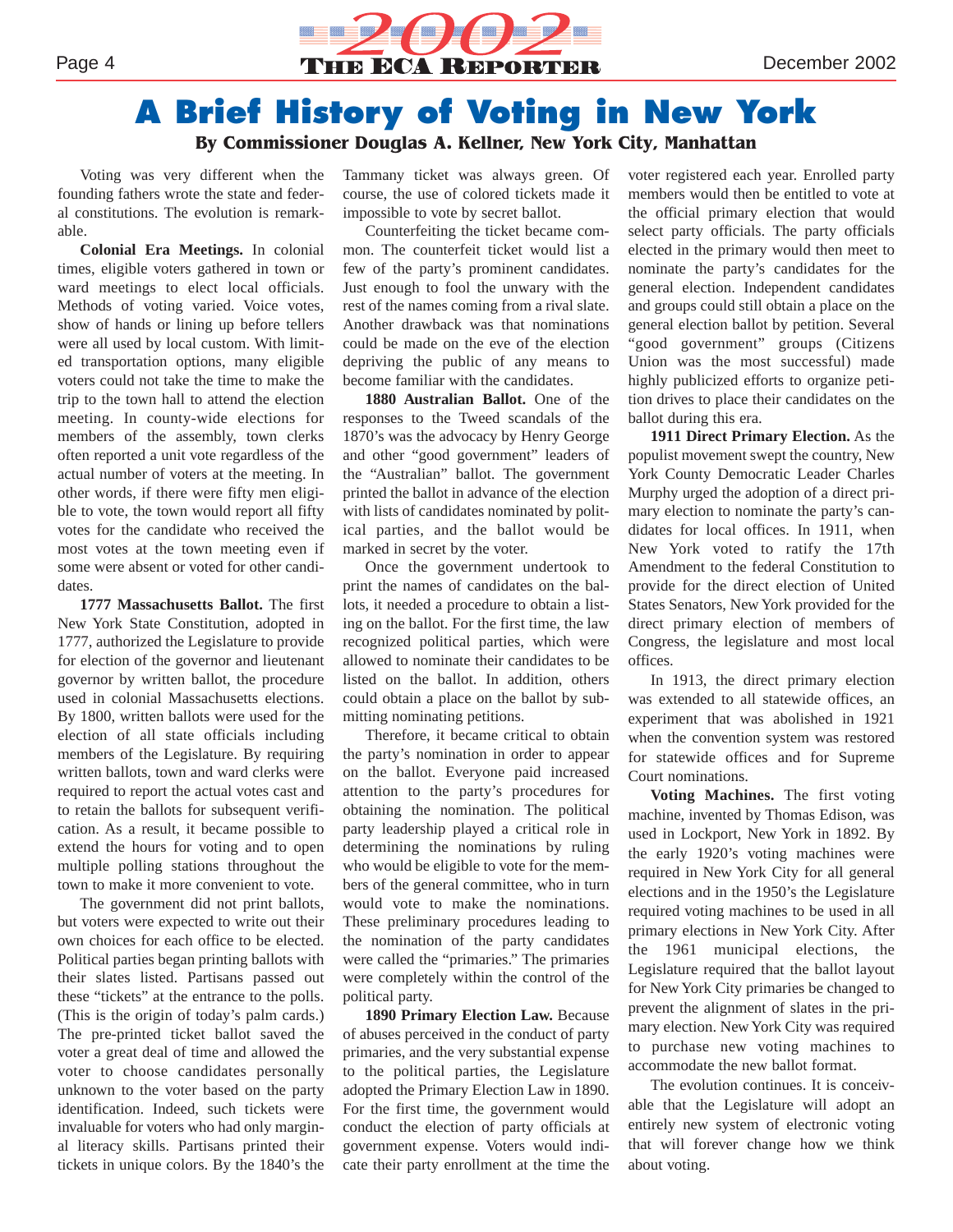

## **RECRUITMENT OF INSPECTORS "CAN'T LIVE WITH THEM, CAN'T LIVE WITHOUT THEM" By Elizabeth Cree, 2nd Vice President, Tompkins County**

Only someone in our profession will truly understand this article. First I must explain that it is very difficult in finding inspectors year after year. Thus, some of the problems we encounter are definitely unusual. This is your assignment year after year:

Mission: Find election inspectors that are enrolled only in the Republican or Democratic Parties.

Recruitment: (The Sales Pitch): We need you to work at the polls as an election inspector. Your duty is to provide your community with fair and accessible elections. It is a truly rewarding experience.

Inspector: Sounds interesting. What is involved?

BOE: (hesitation in voice, but answering truthfully) Well, you need to arrive at the polls at 5:30 a.m. and work until 10:00 p.m. (most of them decline immediately at this point) The pay is below minimum wage. (another 50% decline) You must take a two-hour course and a separate machine course before you work. \*(Under no circumstances, do you mention the fact that a test is required at the end of class for certification. Most inspectors feel threatened with the possibility of a test.)

-The pay for this course is between five to ten dollars, no matter the length of time.

Inspector: So this is really a volunteer position.

BOE: But, you are providing a service to your community.

At class we then have to tell them that their responsibilities are to maintain order at the polling sites. Remember the average age of an inspector is 62 years old in our county. We also tell them how the average voter views them as "the Board of Elections" and that their actions at the polls reflect on our office.

Now it is 4 days before election: We are now replacing everyone who has signed up for election and has either had an illness, a family emergency or some other commitment suddenly occur. We are frantically trying to place brand new inspectors with experienced inspectors. (Number of vacancies and shortness of time makes this nearly impossible.) (New inspector quits after first election because other inspectors are not experienced enough and they do not feel comfortable with the process.)

Other deterrents: rude voters, voters that are not registered, polling place congestion (very few places are available for sites), indoor temperature control, the amount of knowledge needed to actually conduct the election and the occasional inspectors that battle within their group (ie: food, breaks, assignments, personality conflicts, etc.).

As experienced Election Commissioners, which is the following reason given for not working the polls 4 days before the election?

I can't work Tuesday because: (a) I have the flu

- (b) I have a family emergency, and must leave town immediately
- (c) I didn't realize you needed me
- (d) My dog is due to have puppies that day.

All of these excuses have been given before, but (d) is the answer for this last Primary Election. Only in elections. \*Note: Who did not report their election results to us, because they decided to go home to do it at their convenience? Why, of course, it was our veteran inspector of 20 years!

**Otsego County Board of Elections applies for a SARA grant By Sheila Ross & Cindy Jarvis, Otsego County**

The Otsego County Board of Elections applied for a SARA grant at the beginning of the year to facilitate the purchase of equipment for full document imaging. Sheila and Cindy, together with the county planning department, put the proposal together in approximately two months' time. Sheila did the numbers end of it, Cindy the narrative. The planning department did a great job of taking photographs arid putting together a "Needs Assessment."

We wish to thank Richard and Sue from Cattaraugus County for all of their help. Having been through the process, their insight and suggestions were greatly appreciated. Thank you also to Bob Brehm for his helpful suggestions now that we are in the "prep" phase of the conversion. Bob, we are still hoping to get up to Schenectady to see you.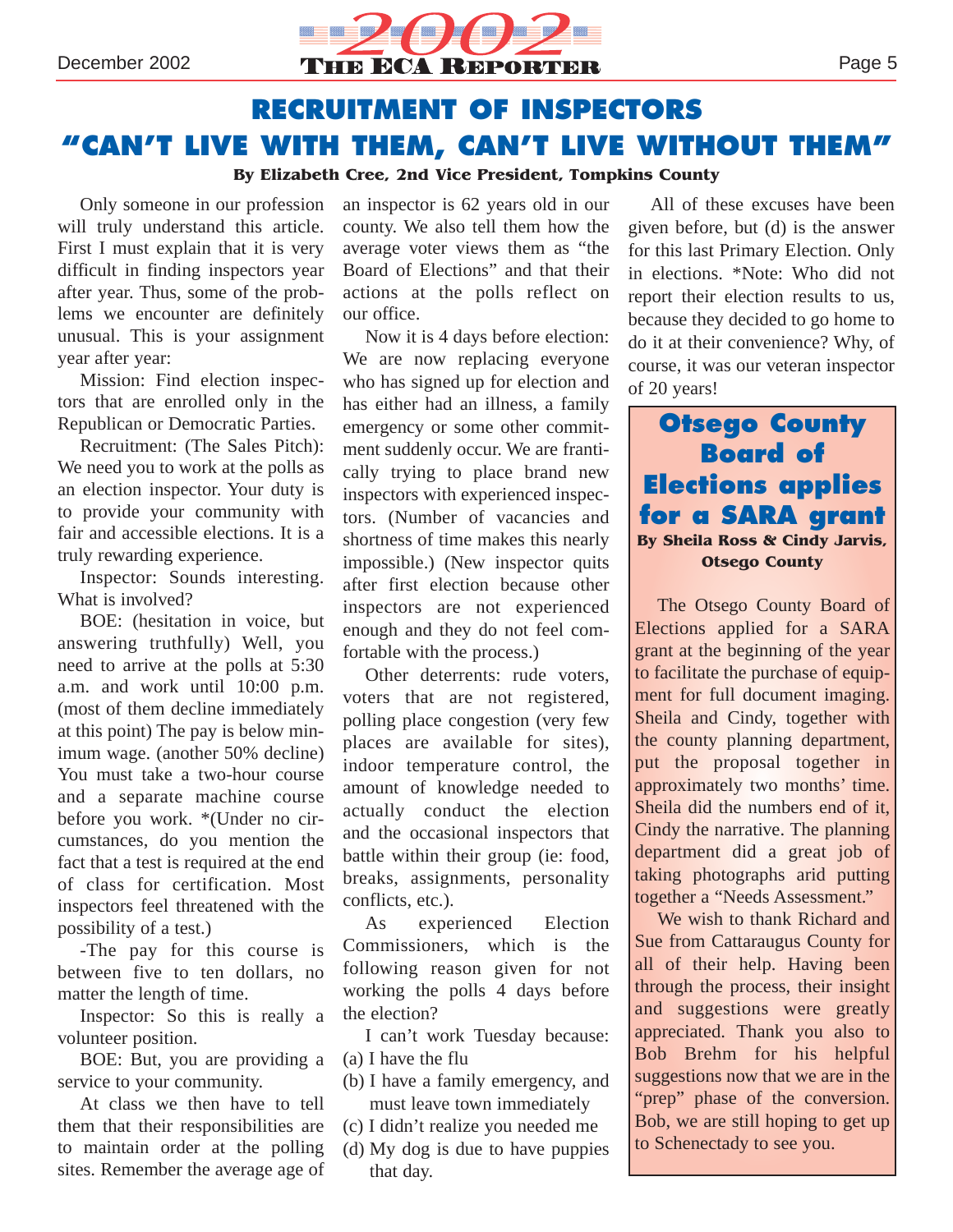

## **The Challenges Ahead**

#### **By Dave Gamache, Chair. Legislative Committee – Dutchess Elections Commissioner**

President George W. Bush recently signed into law the "Ney-Dodd-Hoyer-McConnell Help America Vote Act of 2002." For many, the President's signature on the bipartisan federal legislation was the culmination of national election reform activity that commenced following the 2000 Presidential Election. However, for elections professionals, state legislators, state elections administrators, County Boards of Elections and many others, this is just the start of a complex, difficult and unprecedented endeavor.

The one comment I consistently hear is "Now what do we do?" The federal legislation commits significant funding to accomplishing the laudable goals of the legislation. It is imperative that all Elections Commissioners understand the tremendous impacts of the legislation and develop an action plan for local enactment.

But we are ahead of ourselves. Before a plan can be developed at the local level, a serious review of the legislation must be commenced. The state legislature must draft and enact appropriate legislation in order to codify the federal requirements into the State Election Law. And the State Board of Elections must enact necessary amendments to its rules and regulations.

As good as the cooperation is between the State Board and the County Boards, this cooperation and mutual assistance must increase even more. The County Boards already face impossible conditions imposed by strapped County Legislatures. With very few exceptions, County Legislators and County Executives treat their County's Board of Elections as a stepchild that will "find a way" to accomplish its mission. We all know the "magic" County Boards of Elections accomplish with budgets that are severely underfunded. The increased responsibilities will require significant additional resources from the local county governments – "magic" only goes so far.

With the additional responsibilities being imposed on County Boards of Elections, the County Boards will need to become advocates for each other. Elections Commissioners should consider going to other Counties to assist their fellow Elections Commissioners in their quests for adequate resources. And the Elections Commissioners will need the State Board to advocate on their behalf as the County Boards seek the support of their local County governments.

The Legislative Committee will be spending the coming weeks and months working with the Association to develop and monitor state election law legislation. The Legislative Committee will actively advocate for the adoption of legislation supported by our Association and will actively oppose legislation that is opposed by our Association. The most important thing, at this point, is to make sure that the federal funding finds its way to the

local county boards of election.

All Elections Commissioners face a daunting task: executing the requirements of new federal and state legislation, complying with the rules and regulations of the state board of elections, conducting all special, primary and general elections, successfully managing ballot access for candidates, creating the ballots, registering voters, properly holding the financial filings of candidates and committees, canvassing the votes from the elections, fighting for adequate funding from the state and county governments, and listening to the complaints and demands of elected officials, party officials, candidates and the public.

And don't hit anyone when they ask you "What do you do the other 364 days a year?"

#### *continued from Front Cover.*

*She was in Korea and Vietnam. She went where she was sent by her Uncle Sam. She waved from our ships upon the briny foam, and now they've about quit waving her back here at home.*

*In her own good land she's been abused – She's been burned, dishonored, denied and refused. And the government for which she stands is scandalized throughout the land.*

*And she's getting threadbare and wearing thin, but she's in good shape for the shape she's in. 'Cause she's been through the fire before and I believe she can take a whole lot more.*

*So we raise her up every morning, take her down every night. We don't let her touch the ground and we fold her up right. On second thought I DO like to brag, 'cause I'm mighty proud of that Ragged Old Flag.*

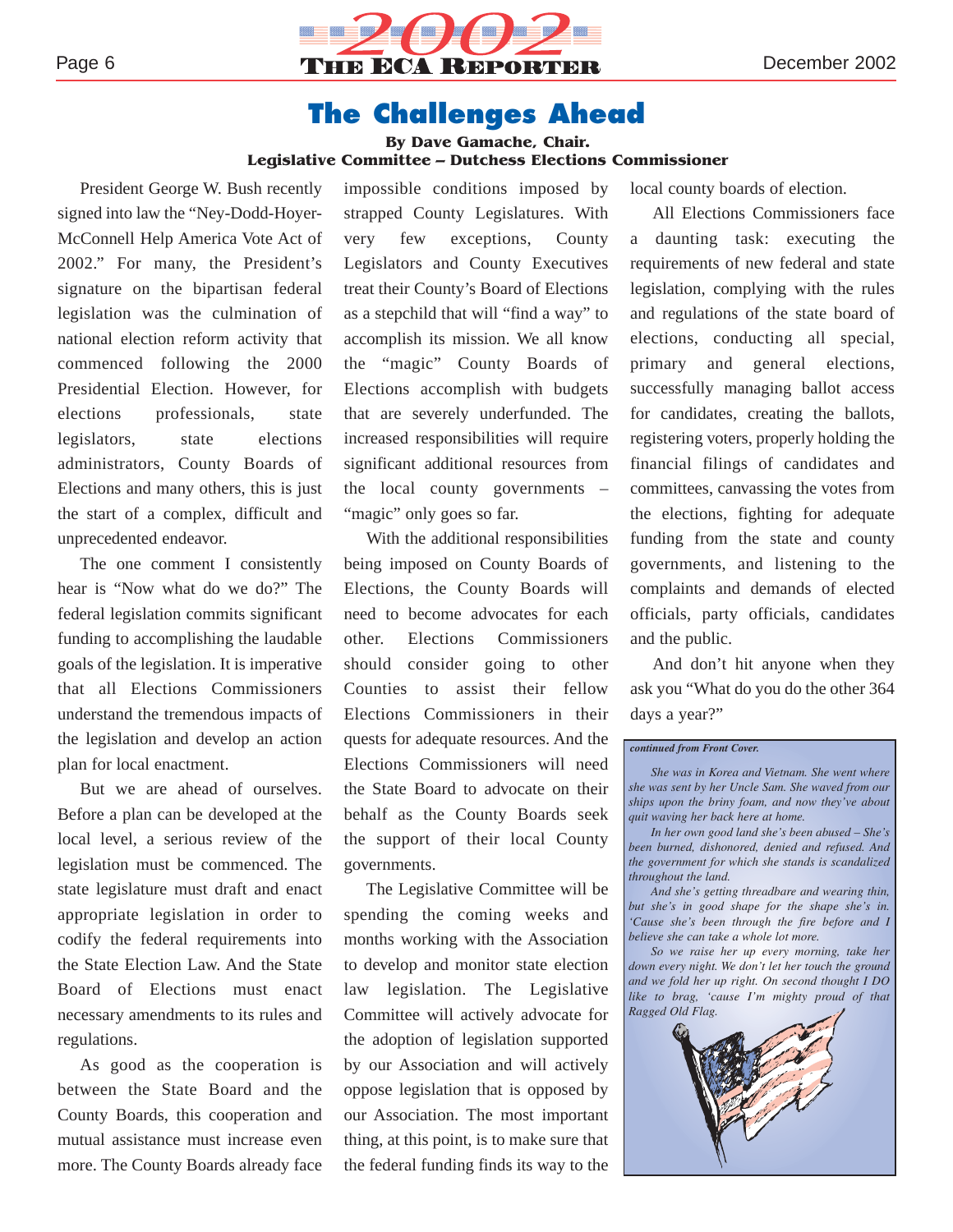

## **Help America Vote**

#### **Robert A. Brehm, Executive Committee Chair**

Schenectady: With the November 2002 General Election behind us, our attention turns toward 2003 and implementation of the new "Help America Vote Act"! The federal government's response to the failed 2000 Presidential S-Election in Florida, the Act will provide payments to states for election administration improvements and replacement of outdated voting machines. Congress now needs to fund this new legislation.

Members of the Election Commissioners' Association have been working with our colleagues at the New York State Board of Elections and with the New York State Task Force on Election Modernization to help identify programs and services that could be improved here in New York State.

One of the biggest questions facing

### **A Message from the Editor By Carolee Sunderland,**

**Editor**



Let us talk about "ELECTION NIGHT REPORTING" – and if we do, we must include "UNOFFICIAL RESULTS" and "RE-CANVASSING." They all go hand in hand in regard to elections.

The Internet is a great piece of tech-

New York is what voting machine(s) will be selected that, first, meet the Act's requirement for accessibility and, second, complies with New York's requirement for full ballot-face display. In the months to come, our Association will actively join the discussion to select a voting machine system to replace the AVM style currently in use. One of the hot-button issues–changing the full-face ballot requirement–will certainly be included in that discussion.

The AVM style lever voting machine has had a truly great track record of reliable service. When kept in top maintenance, the AVM outdistances many other voting systems. However, drawbacks in the area of accessibility make it necessary now for them to be replaced.

While waiting for New York to adopt a

nology, at least to most people, for learning within a few hours on election night who is winning at that place in time. However, when "ELECTION NIGHT" numbers appear on the screens for the candidates, their staff members, reporters or just interested individuals to see, they must remember that these are "UNOFFICIAL RESULTS." This means there can be and probably are some errors in the reporting. These numbers, in most cases, are being reported by humans, written down by humans, inputted by humans. Because of this, for all elections in every year, all Boards of Elections in New York State must complete a "RECANVASS" of all the votes. The public, which includes humans, usually takes this for the final results.

It should be remembered that the "RECANVASS" could and does, in most instances, take days to complete. Then too, Boards must, by New York State Election Law, still wait up until seven days after the election to receive any absentee ballots returned to the Boards that have been post-

plan, local boards can start to identify changes that they will need to implement in their respective communities. As an example, if the voting machines are changed, a significant amount of effort will be needed to re-tool and re-train existing election inspectors, coordinators and voting machine technicians. Likewise, we will need to develop new Voter Education programs to ensure that all of the citizens living in our communities know how to use the new voting equipment. Working to find the *re\$ource\$* to carry out these new requirements will certainly challenge each of us.

Many individuals have voiced a strong concern over the amount of change needed to implement *Help America Vote*. By working together, I'm sure that the members of our Association are up to the challenge.

marked on time – by midnight the night before the election.

Let us not forget one very important thing, humans are involved throughout this process. Keeping all this in prospective, let me remind everyone that "ELECTION NIGHT RESULTS" translated means *incomplete*, The "UNOFFICIAL RESULTS" translated means *incomplete*. After the "RECANVASSING" is totaled, which includes the timely absentees and valid affidavits and emergencies, the process of proofing the numbers begins. The "ELECTION NIGHT REPORTING" of the "UNOFFICIAL RESULTS" becomes *complete*.

This process is otherwise known to candidates, their staff members, reporters and just interested individuals as the "CERTIFICATION OF THE ELECTION" by the Board of Elections and does not happen overnight or in a few days.

Please humans, remember the above for next year! HAPPY 2003!